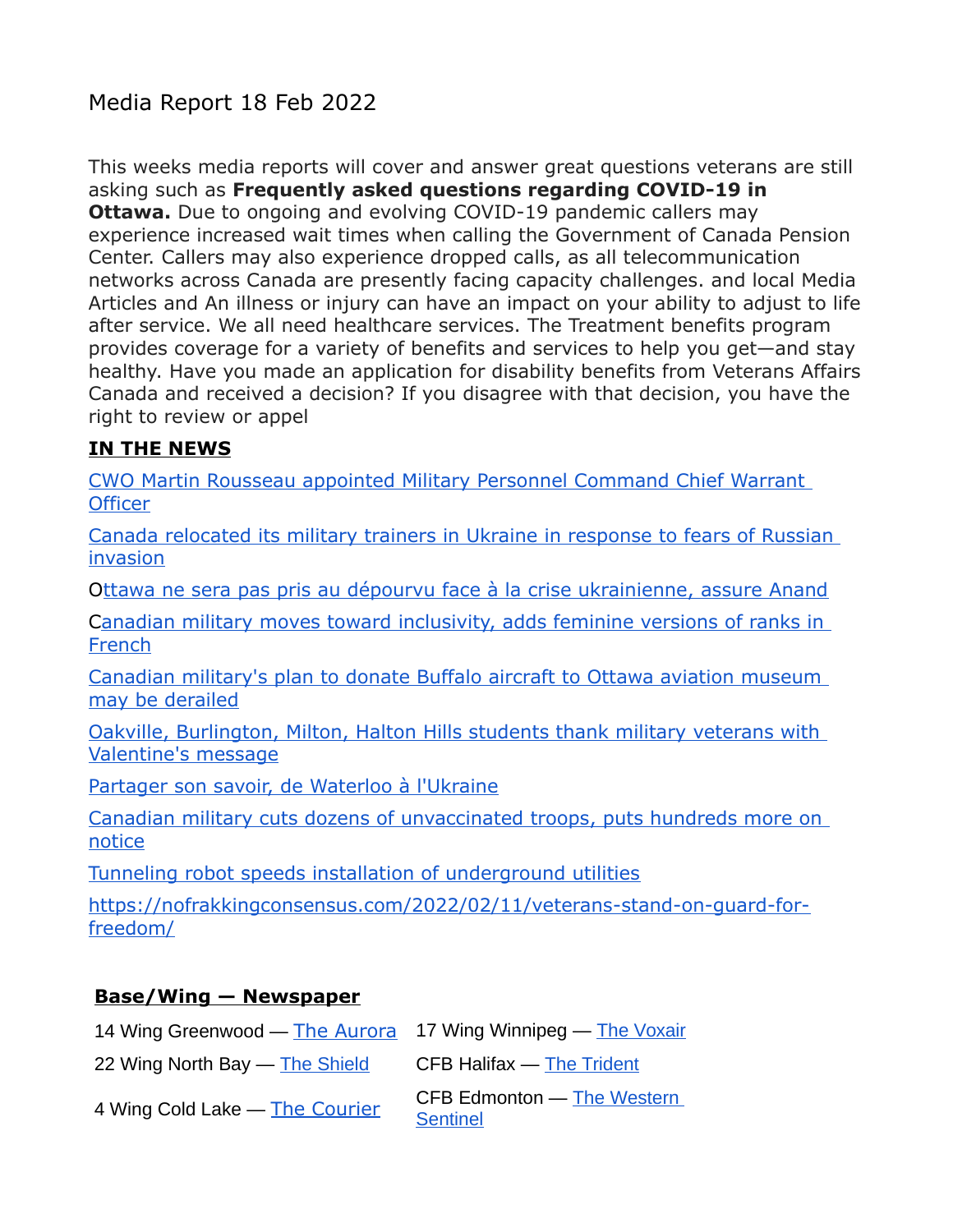CFB Esquimalt  $\overline{\phantom{m}}$  [The Lookout](http://sm1.multiview.com/t/gcH1AAdbaBPWMMQfQLDMbCTYmWaaCCvFQRUoaaaaCCvBRAM2K7aa?q=wbgYuXqpifhig~2513Yhio.khq~amp;g=qhaeodkvclboa~257xeboi.qbw~amp;i=j~amp;u=) CFB Valcartier  $\overline{\phantom{m}}$  [The Adsum](http://sm1.multiview.com/t/gcH1AAdbaBPWMMQfQLDMbCTYmWaaCCvFQRUoaaaaCCvBRAM2K7aa?q=wbgYuXqpifhig~2513Yhio.khq~amp;g=qhaeodkvclboa~257xeboi.qbw~amp;i=k~amp;u=) CFSU Ottawa — [The Guard](http://sm1.multiview.com/t/gcH1AAdbaBPWMMQfQLDMbCTYmWaaCCvFQRUoaaaaCCvBRAM2K7aa?q=wbgYuXqpifhig~2513Yhio.khq~amp;g=qhaeodkvclboa~257xeboi.qbw~amp;i=l~amp;u=) CFB Kingston — [Garrison News](http://sm1.multiview.com/t/gcH1AAdbaBPWMMQfQLDMbCTYmWaaCCvFQRUoaaaaCCvBRAM2K7aa?q=wbgYuXqpifhig~2513Yhio.khq~amp;g=qhaeodkvclboa~257xeboi.qbw~amp;i=m~amp;u=) CFB Shilo — [The Shilo Stag](http://sm1.multiview.com/t/gcH1AAdbaBPWMMQfQLDMbCTYmWaaCCvFQRUoaaaaCCvBRAM2K7aa?q=wbgYuXqpifhig~2513Yhio.khq~amp;g=qhaeodkvclboa~257xeboi.qbw~amp;i=n~amp;u=) CFB St Jean — [The Servir](http://sm1.multiview.com/t/gcH1AAdbaBPWMMQfQLDMbCTYmWaaCCvFQRUoaaaaCCvBRAM2K7aa?q=wbgYuXqpifhig~2513Yhio.khq~amp;g=qhaeodkvclboa~257xeboi.qbw~amp;i=o~amp;u=) 19 Wing Comox — The Totem The Vortex 3 Wing Bagotville — The Vortex<br>[Times](http://sm1.multiview.com/t/gcH1AAdbaBPWMMQfQLDMbCTYmWaaCCvFQRUoaaaaCCvBRAM2K7aa?q=wbgYuXqpifhig~2513Yhio.khq~amp;g=qhaeodkvclboa~257xeboi.qbw~amp;i=p~amp;u=) 8 Wing Trenton — [The Contact](http://sm1.multiview.com/t/gcH1AAdbaBPWMMQfQLDMbCTYmWaaCCvFQRUoaaaaCCvBRAM2K7aa?q=wbgYuXqpifhig~2513Yhio.khq~amp;g=qhaeodkvclboa~257xeboi.qbw~amp;i=r~amp;u=) CFB Borden — [The Citizen](http://sm1.multiview.com/t/gcH1AAdbaBPWMMQfQLDMbCTYmWaaCCvFQRUoaaaaCCvBRAM2K7aa?q=wbgYuXqpifhig~2513Yhio.khq~amp;g=qhaeodkvclboa~257xeboi.qbw~amp;i=s~amp;u=) CFB Petawawa — [The Petawawa](http://sm1.multiview.com/t/gcH1AAdbaBPWMMQfQLDMbCTYmWaaCCvFQRUoaaaaCCvBRAM2K7aa?q=wbgYuXqpifhig~2513Yhio.khq~amp;g=qhaeodkvclboa~257xeboi.qbw~amp;i=t~amp;u=)  [Post](http://sm1.multiview.com/t/gcH1AAdbaBPWMMQfQLDMbCTYmWaaCCvFQRUoaaaaCCvBRAM2K7aa?q=wbgYuXqpifhig~2513Yhio.khq~amp;g=qhaeodkvclboa~257xeboi.qbw~amp;i=t~amp;u=)

### **Korean War Vets revisit program.**

Burial in UN Memorial Park in Korea.pdf 279.9 KB

Burial in UN Memorial Park in Korea.pdf 279.9 KB Revisit Korea 2022.pdf 1.3 MB 2 Attachments Download all as ZIP Received from Jack Shapka. Some of our members may have served in the Korean conflict, and be interested in this mostly free program. The numbers qualifying are very limited. Could we send all of the attached info or the covering letter and portions of the rest attached to the next Media Report? Thank you **Matt** 

### **PRESIDENTS REPORT.**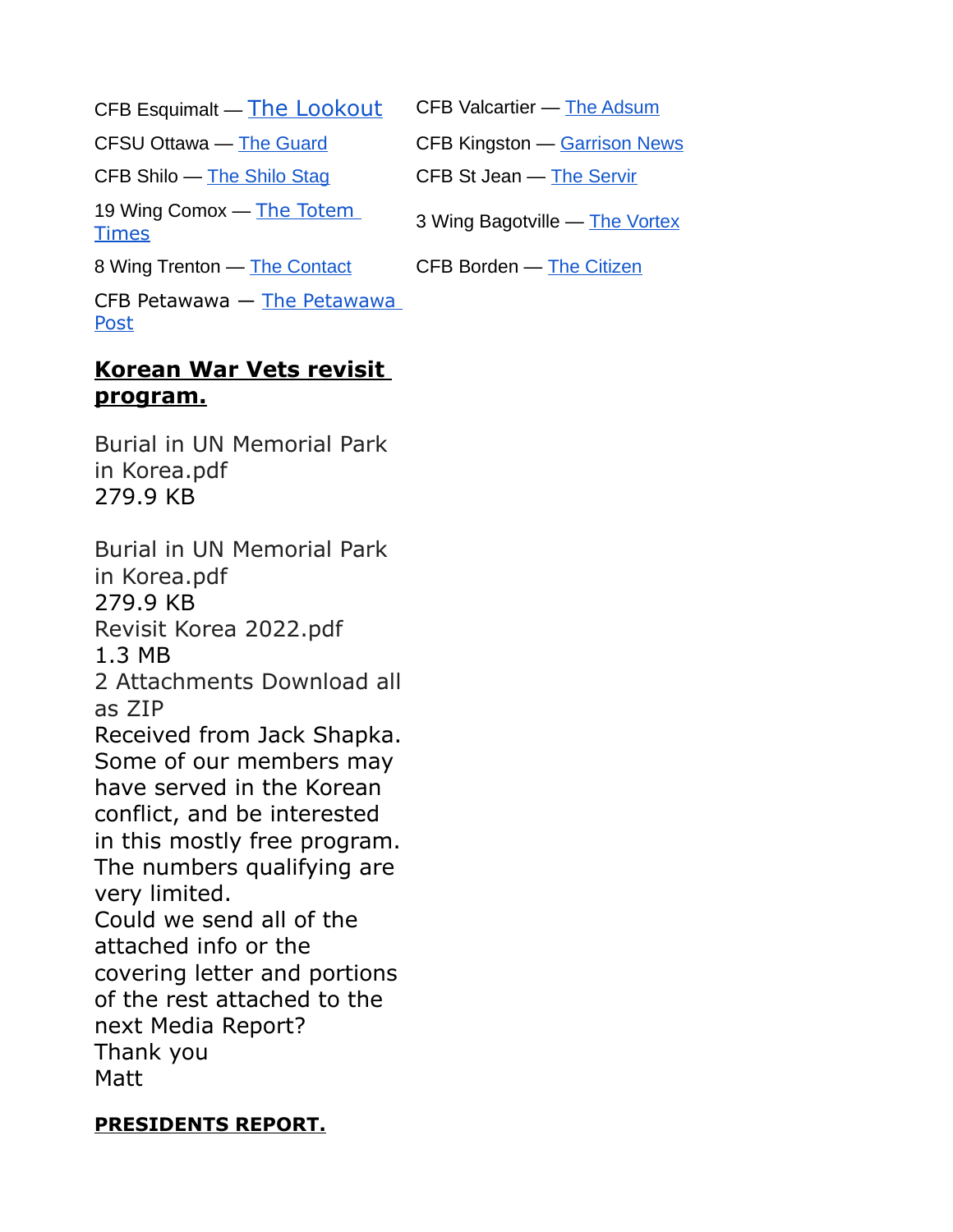NVOC is invited to join a "Teams" [ think ZOOM] meeting with the DM VAC and senior officials on Friday 18 Feb.

- **The issues of Military Sexual Misconduct and Military Sexual Trauma have been front and centre and work continues on a substantive response led by survivors and the implementation of supports by Veterans Affairs Canada.**
- **Processing times, and the level of service the Department can deliver to Veterans through case management and other supports remains the priority. NVOC will seek a response on how the recently added staff are not being funded into the new Fiscal Year. There are almost 300 staff who do not have contract extensions after March 31st.**
- **The new Advisory Group members have not been announced. NVOC has submitted Hammy and myself as potential members of one of the six Groups. We seek NVOC**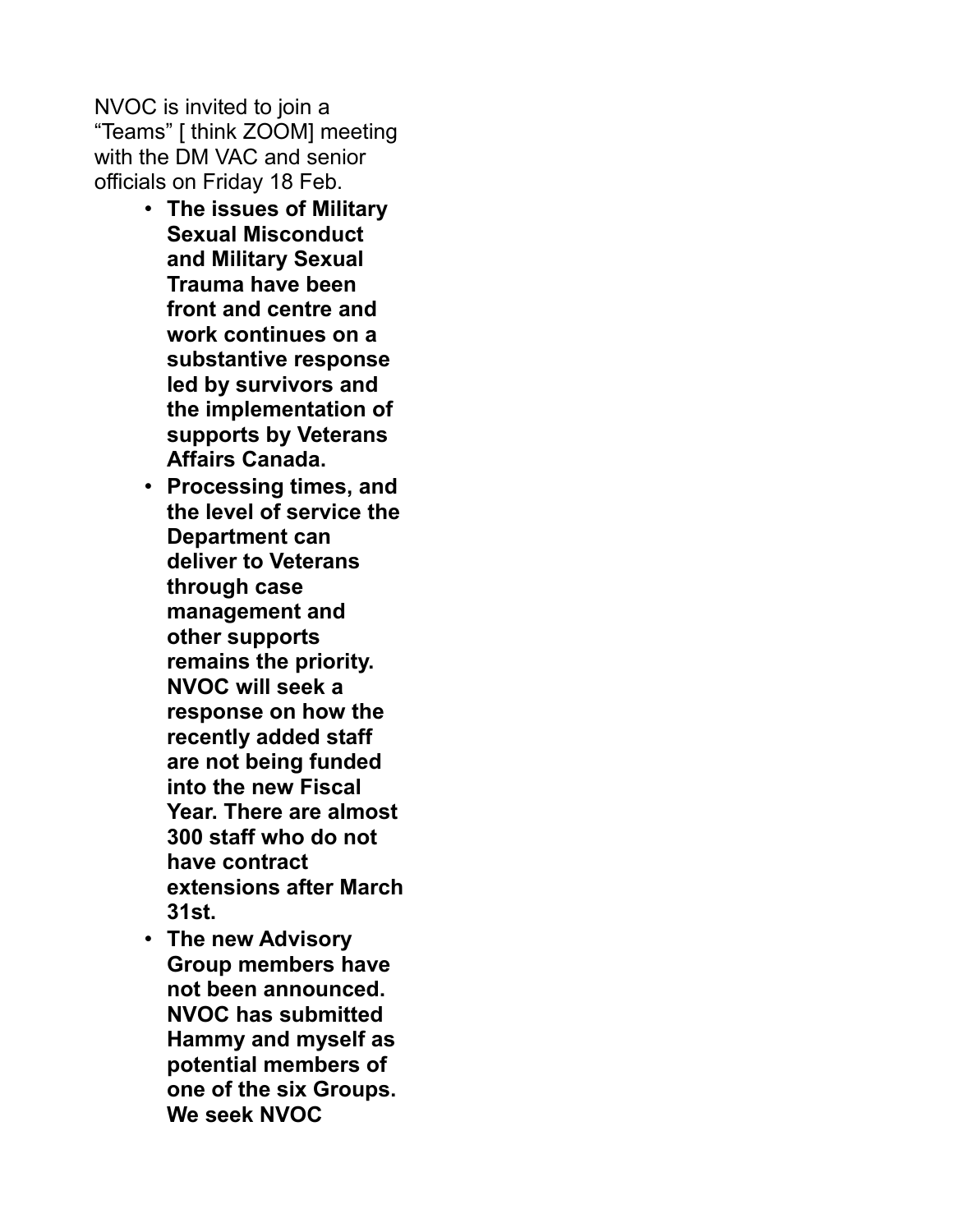**membership with a goal of reconvening meetings in the near term.**

- **Long-term care remains an issue of concern.**
- **Service delivery and reducing the backlog remain a concern.**

### **NATO NEWS AND THOUGHTS [From SHELLDRAKE] 18 February 2022**

**NATO Defence Ministers reaffirm their strong commitment to open door policy, and the importance of partnerships. Today (17 February 2022), NATO Defence Ministers "met with our close partners Ukraine and Georgia; we addressed the continued threat of Russian aggression, the deteriorating security situation in the Black Sea region, and NATO's strong political and practical support for both countries," NATO Secretary General Jens Stoltenberg said.**

"*Allies confirmed that NATO's door remains open; any decision on NATO membership is for NATO Allies and aspirant countries to take; nobody else*," he added. "*NATO Allies restated their strong support for the sovereignty and territorial integrity of both Georgia and Ukraine. We cannot accept a return to an age of spheres of influence, where big powers bully, intimidate, or dictate to others. There can be no*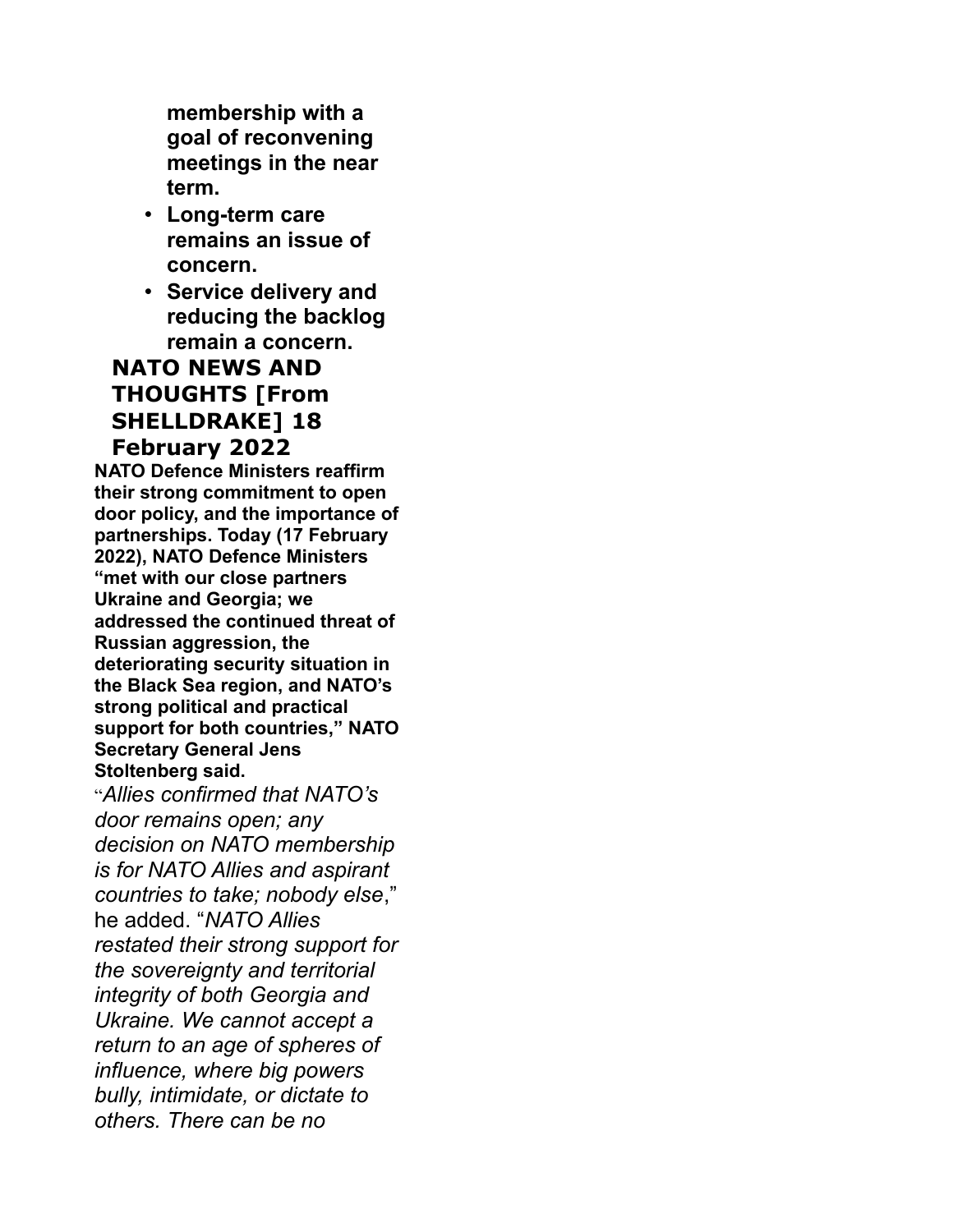*decisions about Ukraine without Ukraine; and no decisions about Georgia without Georgia*," the Secretary General highlighted. In the final session of this ministerial gathering, NATO Defence Ministers also met with the Defence Ministers of Finland and Sweden and with the High Representative of the European Union for Foreign Affairs and Security Policy and Vice-President of the European Commission. *"NATO remains prepared for dialogue,"* the Secretary General said. *"NATO has sent concrete written proposals to Russia, on transparency, risk reduction and arms control. We have yet to receive a response. I reiterate my invitation to Russia to meet again in the NATO-Russia Council. NATO will not compromise on core principles; the right of each nation to choose its own path and our ability to protect and defend all Allies,"* he pointed out. The Secretary General said that *"Ministers also welcomed the progress made on burdensharing, with the seventh consecutive year of increased defence spending by European Allies and Canada." Thank you Randy*

#### **Hearing Loss and Ear Impairment**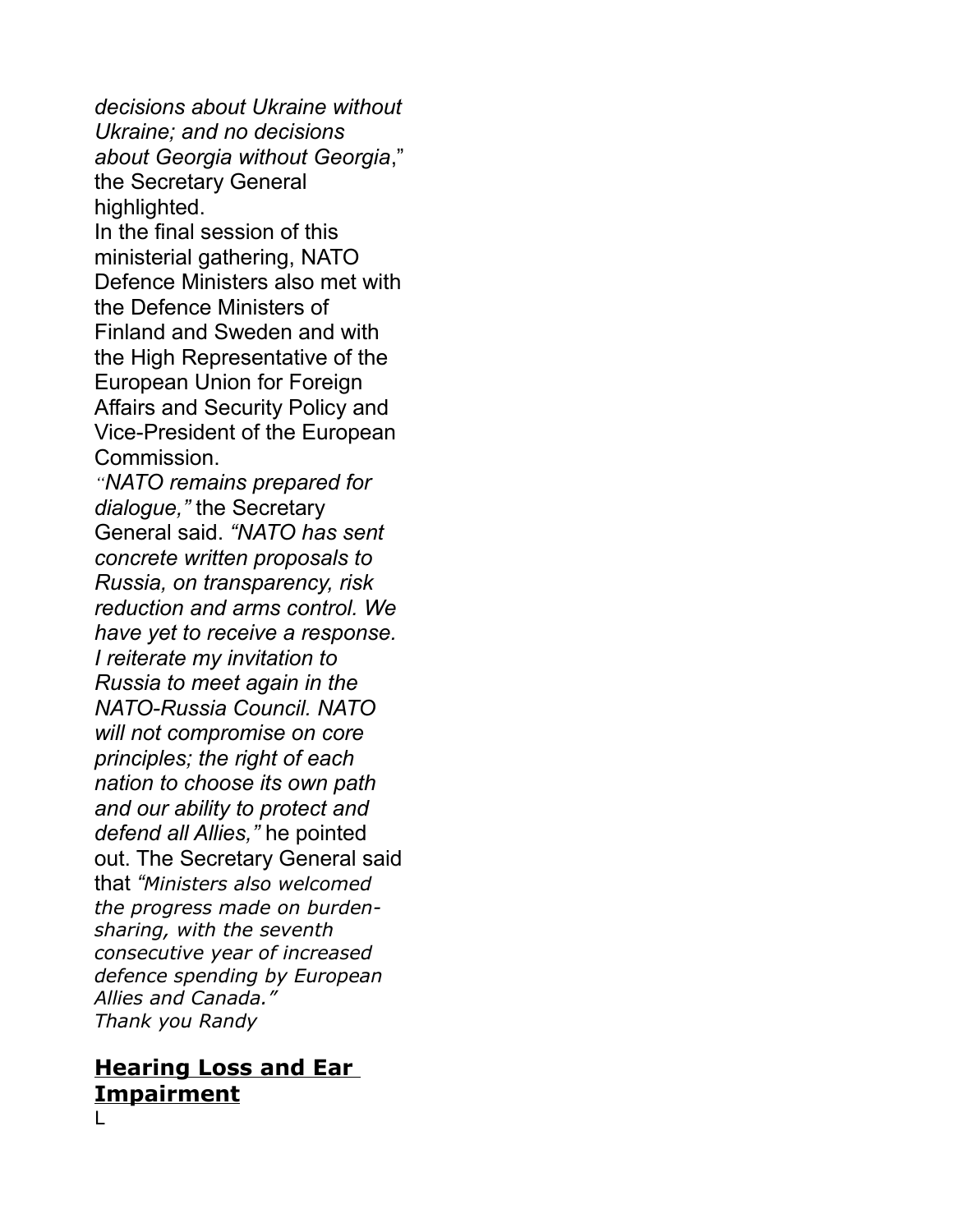#### **Contents**

- [Introduction](https://www.veterans.gc.ca/eng/health-support/physical-health-and-wellness/compensation-illness-injury/disability-benefits/benefits-determined/table-of-disabilities/ch-09-2006#a01)
- [Rating Tables](https://www.veterans.gc.ca/eng/health-support/physical-health-and-wellness/compensation-illness-injury/disability-benefits/benefits-determined/table-of-disabilities/ch-09-2006#a02)
- [Loss of Function](https://www.veterans.gc.ca/eng/health-support/physical-health-and-wellness/compensation-illness-injury/disability-benefits/benefits-determined/table-of-disabilities/ch-09-2006#a03)  [Hearing Loss](https://www.veterans.gc.ca/eng/health-support/physical-health-and-wellness/compensation-illness-injury/disability-benefits/benefits-determined/table-of-disabilities/ch-09-2006#a03)
- [Other Impairment](https://www.veterans.gc.ca/eng/health-support/physical-health-and-wellness/compensation-illness-injury/disability-benefits/benefits-determined/table-of-disabilities/ch-09-2006#a04)  **Otitis Media/Otitis** Externa [\(Otalgia/Otorrhea\) and](https://www.veterans.gc.ca/eng/health-support/physical-health-and-wellness/compensation-illness-injury/disability-benefits/benefits-determined/table-of-disabilities/ch-09-2006#a04)  Eustachian Tube **[Dysfunction](https://www.veterans.gc.ca/eng/health-support/physical-health-and-wellness/compensation-illness-injury/disability-benefits/benefits-determined/table-of-disabilities/ch-09-2006#a04)**
- [Other Impairment](https://www.veterans.gc.ca/eng/health-support/physical-health-and-wellness/compensation-illness-injury/disability-benefits/benefits-determined/table-of-disabilities/ch-09-2006#a05)  **[Tinnitus](https://www.veterans.gc.ca/eng/health-support/physical-health-and-wellness/compensation-illness-injury/disability-benefits/benefits-determined/table-of-disabilities/ch-09-2006#a05)**
- [Other Impairment](https://www.veterans.gc.ca/eng/health-support/physical-health-and-wellness/compensation-illness-injury/disability-benefits/benefits-determined/table-of-disabilities/ch-09-2006#a06)  [Vertigo/Disequilibrium](https://www.veterans.gc.ca/eng/health-support/physical-health-and-wellness/compensation-illness-injury/disability-benefits/benefits-determined/table-of-disabilities/ch-09-2006#a06)
- Tables
	- [Table 9.1](https://www.veterans.gc.ca/eng/health-support/physical-health-and-wellness/compensation-illness-injury/disability-benefits/benefits-determined/table-of-disabilities/ch-09-2006#t01) Hearing Loss and Ear Impairment
	- [Table 9.2](https://www.veterans.gc.ca/eng/health-support/physical-health-and-wellness/compensation-illness-injury/disability-benefits/benefits-determined/table-of-disabilities/ch-09-2006#t02) Other Impairment - **Otitis** Media/Otitis Externa (Otalgia/Otorrhe a) and Eustachian Tube Dysfunction
	- [Table 9.3](https://www.veterans.gc.ca/eng/health-support/physical-health-and-wellness/compensation-illness-injury/disability-benefits/benefits-determined/table-of-disabilities/ch-09-2006#t03) Other Impairment - **Tinnitus**
	- [Table 9.4](https://www.veterans.gc.ca/eng/health-support/physical-health-and-wellness/compensation-illness-injury/disability-benefits/benefits-determined/table-of-disabilities/ch-09-2006#t04) Other Impairment - Vertigo/Disequili brium
- [Steps to Determine](https://www.veterans.gc.ca/eng/health-support/physical-health-and-wellness/compensation-illness-injury/disability-benefits/benefits-determined/table-of-disabilities/ch-09-2006#a07)  [Hearing Loss and Ear](https://www.veterans.gc.ca/eng/health-support/physical-health-and-wellness/compensation-illness-injury/disability-benefits/benefits-determined/table-of-disabilities/ch-09-2006#a07)  [Impairment Assessment](https://www.veterans.gc.ca/eng/health-support/physical-health-and-wellness/compensation-illness-injury/disability-benefits/benefits-determined/table-of-disabilities/ch-09-2006#a07)

#### **Introduction**

This chapter provides criteria for assessing permanent impairment from entitled conditions of the ears (hearing loss, otitis media/otitis externa (otalgia/otorrhea), tinnitus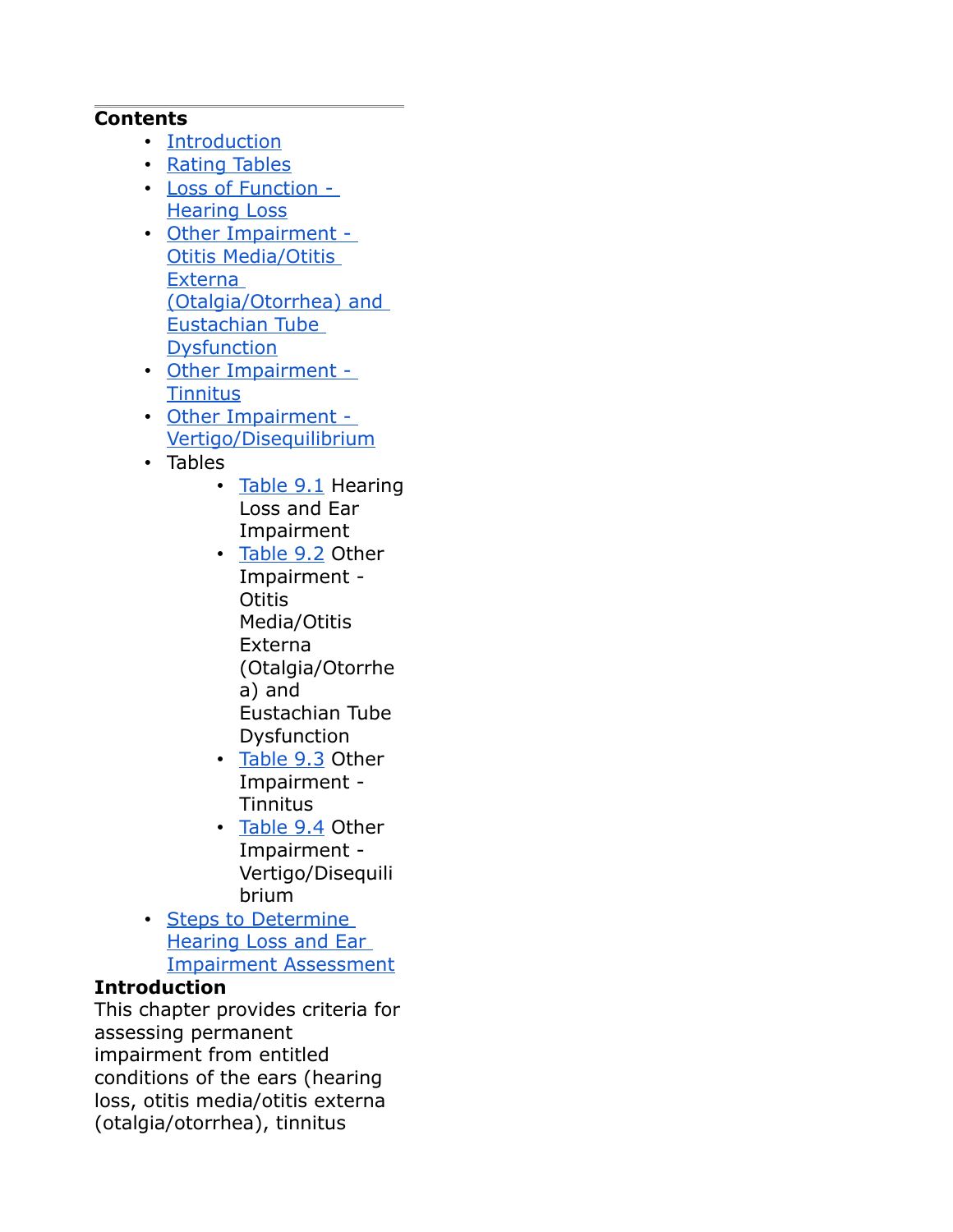and/or vertigo/disequilibrium). The table for rating vertigo/disequilibrium from central and peripheral causes is contained within this chapter. Impairment from malignant ear conditions is rated within [Chapter 18,](https://www.veterans.gc.ca/eng/services/after-injury/disability-benefits/benefits-determined/table-of-disabilities/ch-18-2006) Malignant Impairment. Follow the steps contained within the Malignant Impairment chapter.

#### **Rating Tables**

This chapter contains one "Loss of Function" table and three "Other Impairment" tables which may be used to rate entitled hearing loss and ear conditions. The tables within this chapter are:

Rating Tables

| <b>Table</b>     | <b>Loss of Function</b>                                                                                  | Other<br>Impairment                                                                                                                                       |
|------------------|----------------------------------------------------------------------------------------------------------|-----------------------------------------------------------------------------------------------------------------------------------------------------------|
| <b>Table 9.1</b> | Loss of Function - Hearing Loss                                                                          | This table is<br>used to rate<br>impairment<br>from hearing<br>loss.                                                                                      |
| Table 9.2        | Other Impairment - Otitis Media/Otitis<br>Externa (Otalgia/Otorrhea) and<br>Eustachian Tube Dysfunction. | This table is<br>used to rate<br>impairment<br>from otitis<br>media/otitis<br>externa<br>(otalgia/otorrh<br>ea) and<br>eustachian<br>tube<br>dysfunction. |
| <b>Table 9.3</b> | <b>Other Impairment - Tinnitus</b>                                                                       | This table is<br>used to rate<br>impairment<br>from tinnitus.                                                                                             |
| <b>Table 9.4</b> | Other Impairment -<br>Vertigo/Disequilibrium                                                             | This table is<br>used to rate                                                                                                                             |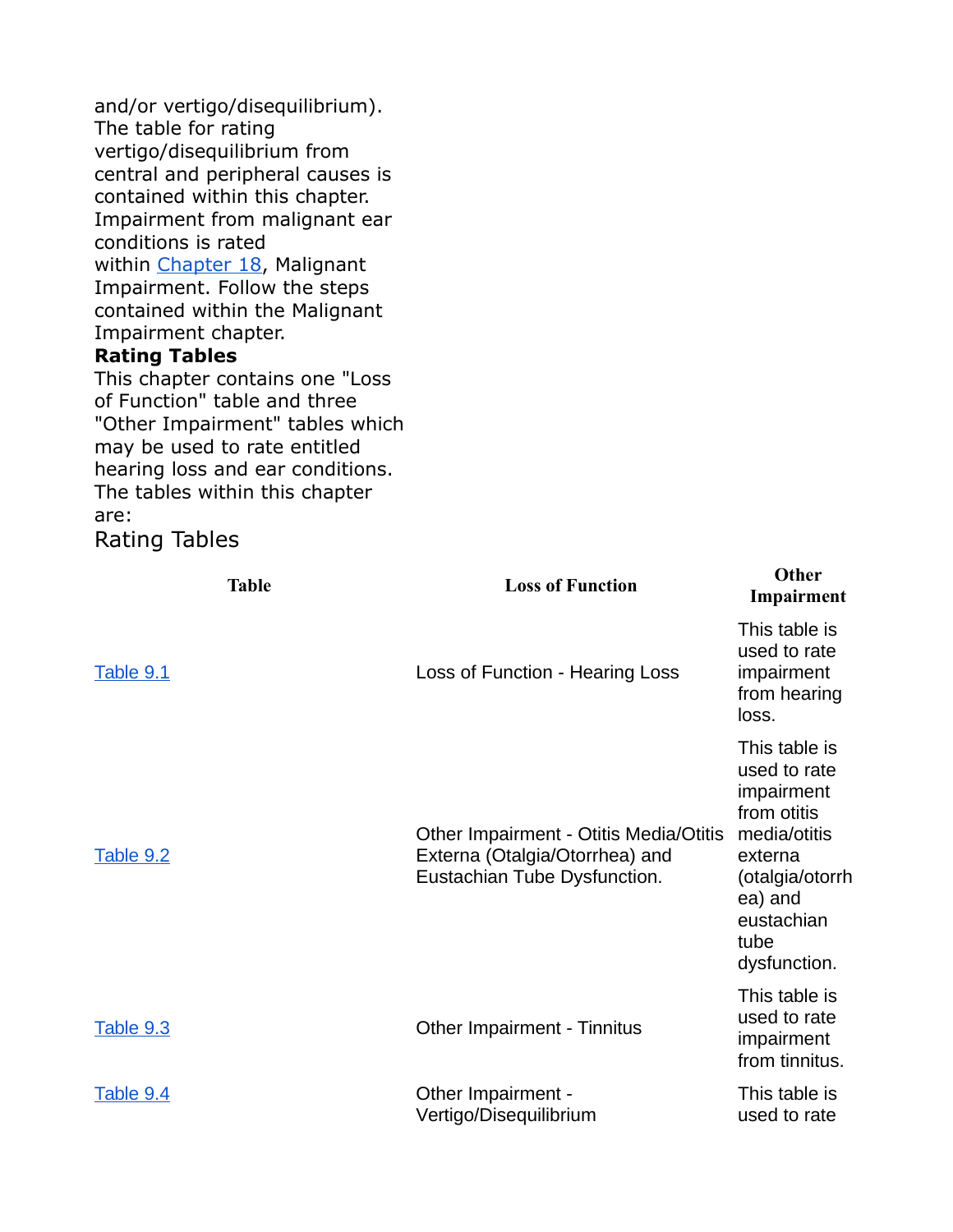impairment from vertigo/disequi librium.

## **Loss of Function - Hearing Loss**

[Table 9.1](https://www.veterans.gc.ca/eng/health-support/physical-health-and-wellness/compensation-illness-injury/disability-benefits/benefits-determined/table-of-disabilities/ch-09-2006#t01) is used to rate impairment from hearing loss.

Hearing loss is generally entitled as a bilateral condition, with hearing in both ears contributing to a functional loss. Only one rating may be selected from this table for bilateral hearing loss. Occasionally, a rating will be required for hearing loss in one ear (monaural) only.

There are three types of hearing loss (e.g. conductive, sensorineural or mixed). Total hearing impairment, regardless of the cause, is included in the impairment criteria. Air conduction decibel values are used in the calculation of the decibel sum hearing loss (DSHL). When there is a significant difference between masked and unmasked air conduction values, the masked values should be used in assessing the impairment.

For determination of assessment of a hearing loss disability one must calculate the DSHL. The DSHL is calculated over the following four frequencies: 500 htz, 1000 htz, 2000 htz and 3000 htz. A DSHL is calculated for each entitled ear. The DSHL is obtained by adding the decibel loss in hearing at the four mentioned frequencies in each entitled ear. A non-entitled ear is considered to have a DSHL of 95. The DSHL is used in conjunction with [Table 9.1](https://www.veterans.gc.ca/eng/health-support/physical-health-and-wellness/compensation-illness-injury/disability-benefits/benefits-determined/table-of-disabilities/ch-09-2006#t01) to rate the extent of hearing loss disability.

When entitled hearing loss conditions result in permanent impairment of other organ systems, a consequential entitlement decision is required. If awarded, the resulting impairment of that organ system(s) will be rated using the applicable body system specific table(s).

## **Other Impairment - Otitis Media/Otitis Externa (Otalgia/Otorrhea) and Eustachian Tube Dysfunction**

[Table 9.2](https://www.veterans.gc.ca/eng/health-support/physical-health-and-wellness/compensation-illness-injury/disability-benefits/benefits-determined/table-of-disabilities/ch-09-2006#t02) is used to rate impairment from otitis media, otitis externa (otalgia/otorrhea) and eustachian tube dysfunction. Only one rating may be selected for each entitled condition. If more than one rating is applicable for an entitled condition, the ratings are compared and the highest selected.

When entitled otitis media/otitis externa (otalgia/otorrhea) and eustachian tube dysfunction conditions result in permanent impairment of other organ systems, a consequential entitlement decision is required. If awarded, the resulting impairment of that organ system(s) will be rated using the applicable body system specific table(s).

If non-entitled conditions or conditions rated within another chapter/table of the Table of Disabilities are contributing to the overall impairment, then the Partially Contributing Table (PCT) must be applied to arrive at the rating which is due to the entitled condition(s) rated within this table.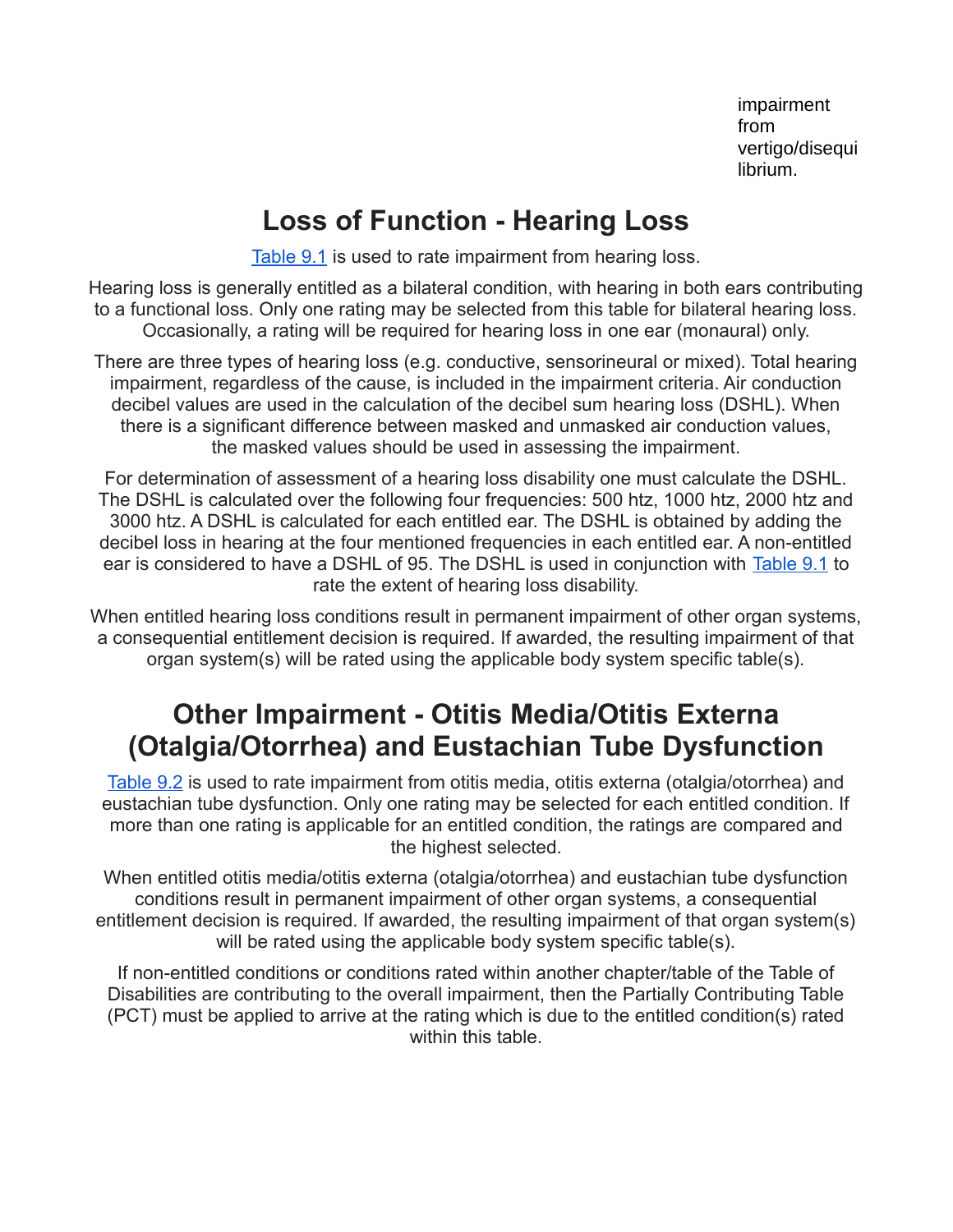# **Other Impairment - Tinnitus**

[Table 9.3](https://www.veterans.gc.ca/eng/health-support/physical-health-and-wellness/compensation-illness-injury/disability-benefits/benefits-determined/table-of-disabilities/ch-09-2006#t03) is used to rate impairment from tinnitus. Only one rating may be selected. If more than one rating is applicable, the ratings are compared and the highest selected.

When entitled tinnitus conditions result in permanent impairment of other organ systems, a consequential entitlement decision is required. If awarded, the resulting impairment of that organ system(s) will be rated using the applicable body system specific table(s).

If non-entitled conditions or conditions rated within another chapter/table of the Table of Disabilities are contributing to the overall impairment, then the Partially Contributing Table (PCT) must be applied to arrive at the rating which is due to the entitled condition(s) rated within this table

## **Other Impairment - Vertigo/Disequilibrium**

[Table 9.4](https://www.veterans.gc.ca/eng/health-support/physical-health-and-wellness/compensation-illness-injury/disability-benefits/benefits-determined/table-of-disabilities/ch-09-2006#t04) is used to rate impairment from vertigo and disequilibrium conditions. Only one rating may be selected. If more than one rating is applicable, the ratings are compared and the highest selected.

When entitled vertigo/disequilibrium conditions result in permanent impairment of other organ systems, a consequential entitlement decision is required. If awarded, the resulting impairment of that organ system(s) will be rated using the applicable body system specific table(s).

If non-entitled conditions or conditions rated within another chapter/table of the Table of Disabilities are contributing to the overall impairment, then the Partially Contributing Table (PCT) must be applied to arrive at the rating which is due to the entitled condition(s) rated within this table

# **Table 9.1 - Hearing Loss and Ear Impairment**

[PDF Version](https://www.veterans.gc.ca/pdf/dispen/tod2006/9_1.pdf)

## **Table 9.2 - Other Impairment - Otitis Media/Otitis Externa (Otalgia/Otorrhea) and Eustachian Tube Dysfunction**

Only one rating may be given from Table 9.2 for each entitled condition. If more than one rating is applicable for an entitled condition, the ratings are compared and the highest selected.

Each bullet (•) represents one criterion. In order for a rating to be established for Table 9.2, only one criterion must be met at a level of impairment for that rating to be selected.

Table 9.2 - Other Impairment - Otitis Media/Otitis Externa (Otalgia/Otorrhea) and Eustachian Tube Dysfunction

#### **Rating Criteria**

- Nil One episode of otitis media/otitis externa (otalgia/otorrhea) treated successfully with no recurrence; **or**
	- One episode of eustachian tube dysfunction treated successfully with no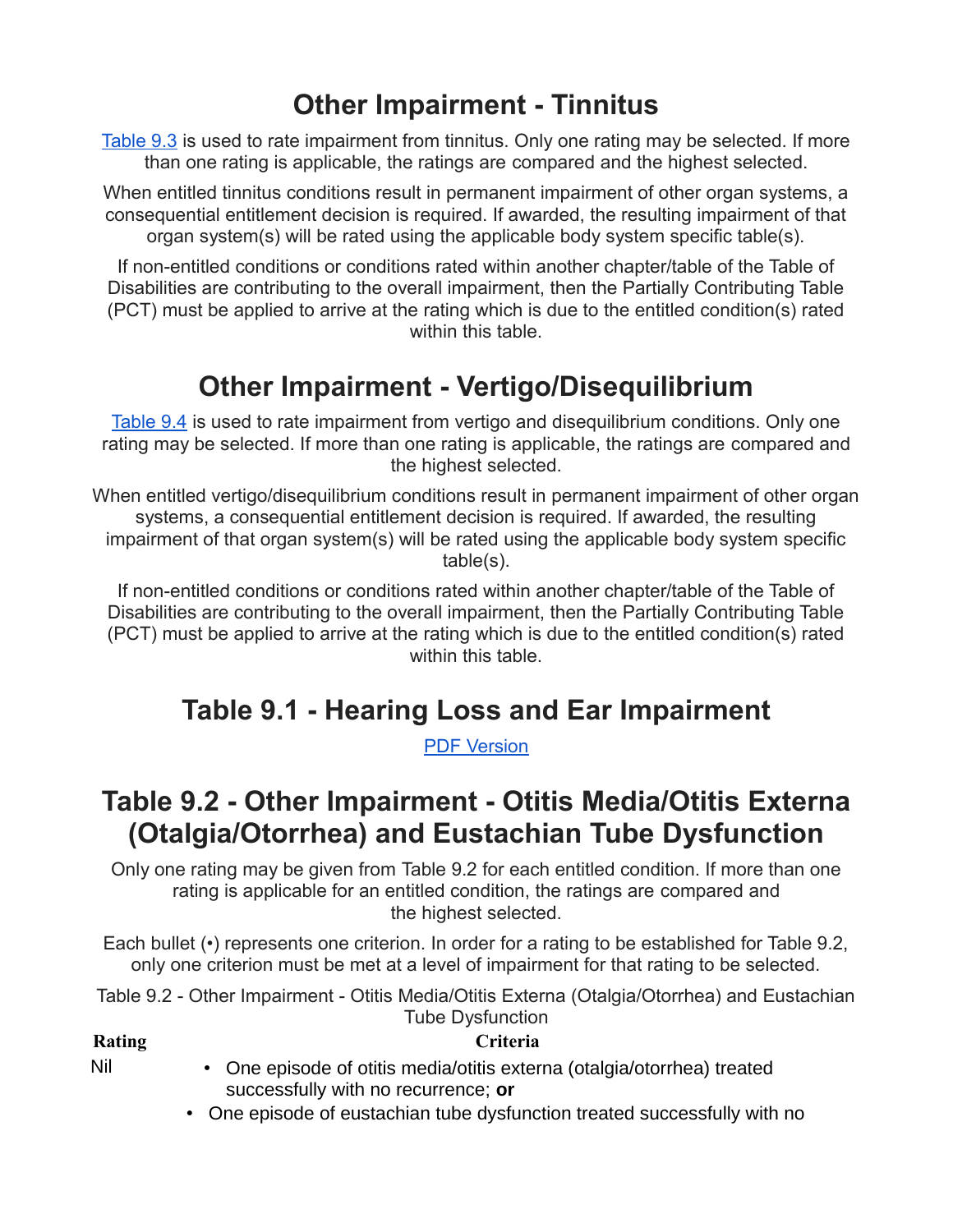recurrence.

• Intermittent symptoms of otitis media/otitis externa (otalgia/otorrhea) requiring periodic treatment; **or**

Two

Five

- Intermittent symptoms of eustachian tube dysfunction requiring periodic treatment.
	- Continuous symptoms of otitis media/otitis externa (otalgia/otorrhea) requiring ongoing treatment; **or**
	- Continuous symptoms of eustachian tube dysfunction requiring ongoing treatment.

# **Table 9.3 - Other Impairment - Tinnitus**

Only one rating may be given from Table 9.3. If more than one rating is applicable, the ratings are compared and the highest selected.

Each bullet (•) represents one criterion. In order for a rating to be established for Table 9.3, all criteria designated beside each bullet (•) must be met.

| Table 9.3 - Other Impairment - Tinnitus |                                                                                                                                                            |  |
|-----------------------------------------|------------------------------------------------------------------------------------------------------------------------------------------------------------|--|
| Rating                                  | Criteria                                                                                                                                                   |  |
| Nil                                     | • Occasional tinnitus, present less than once a week affecting one or both ears.                                                                           |  |
| One                                     | • Occasional tinnitus, present at least once a week affecting one or both ears.                                                                            |  |
| <b>Three</b>                            | • Intermittent tinnitus, present daily, but not all day long, affecting one or both<br>ears.                                                               |  |
| Five                                    | • Continuous tinnitus, present all day and all night, affecting one or both ears,<br>but does not require use of a masking device                          |  |
| Ten                                     | • Continuous tinnitus, present all day and all night, every day, affecting one or<br>both ears, and requires a masking device and/or prescribed medication |  |

# **Table 9.4 Other Impairment - Vertigo/Disequilibrium**

Only one rating may be given from Table 9.4. If more than one rating is applicable, the ratings are compared and the highest selected.

Each bullet (•) represents one criterion. In order for a rating to be established for Table 9.4, all criteria designated beside each bullet (•) must be met.

#### Table 9.4 - Other Impairment - Vertigo/Disequilibrium

| <b>Rating</b> | Criteria                                                                                                                                                                                                                                                                                                                                      |
|---------------|-----------------------------------------------------------------------------------------------------------------------------------------------------------------------------------------------------------------------------------------------------------------------------------------------------------------------------------------------|
| Nil           | • Past history of vertigo/disequilibrium, but no current symptoms.                                                                                                                                                                                                                                                                            |
| Five          | • Intermittent symptoms of vertigo/disequilibrium with or without objective<br>findings such as nystagmus and ataxia; and<br>• Activities of daily living are performed without assistance.                                                                                                                                                   |
| <b>Ten</b>    | • Symptoms of vertigo/disequilibrium are present on a daily basis with<br>supporting objective findings such as nystagmus and ataxia; and<br>• Usual activities of daily living are performed without assistance although<br>activities requiring balance and precision, such as bike riding, climbing<br>ladders, etc., cannot be performed. |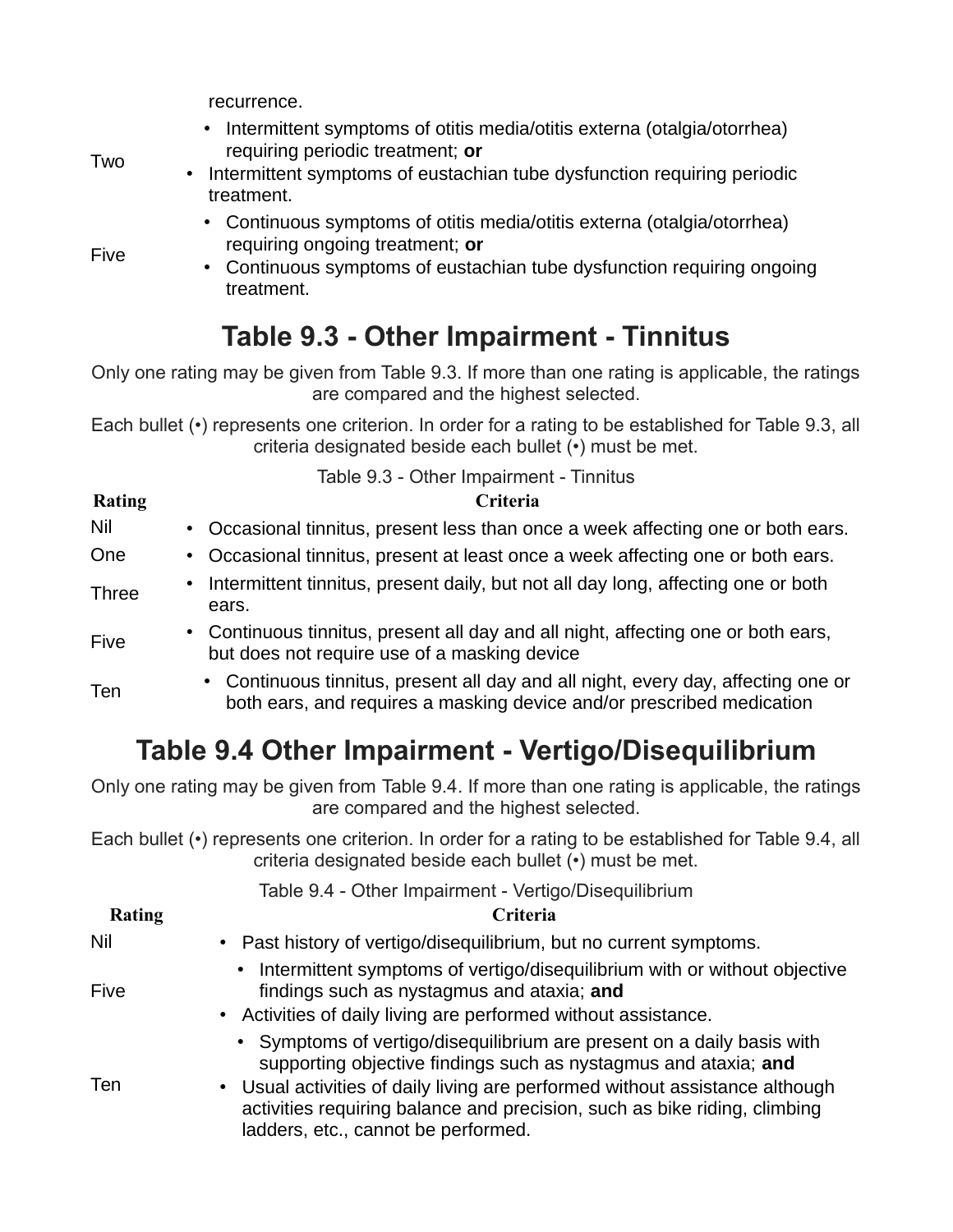| Thirty                                                                         | • Symptoms of vertigo/disequilibrium are present on a daily basis with<br>supporting objective findings such as nystagmus and ataxia; and<br>Activities of daily living cannot be performed without assistance, but<br>٠<br>remains able to walk short distances and perform simple self care activities<br>such as eating, washing face and hands, and simple household duties<br>such as dusting, sweeping floor. |  |  |
|--------------------------------------------------------------------------------|---------------------------------------------------------------------------------------------------------------------------------------------------------------------------------------------------------------------------------------------------------------------------------------------------------------------------------------------------------------------------------------------------------------------|--|--|
| Sixty                                                                          | • Symptoms of vertigo/disequilibrium are present on a daily basis with<br>supporting objective findings such as nystagmus and ataxia; and<br>• Activities of daily living such as washing face, brushing teeth, combing hair<br>cannot be performed without assistance. Can no longer walk even short<br>distances without assistance.                                                                              |  |  |
| Eighty-five                                                                    | • Symptoms of vertigo/disequilibrium are present on a daily basis with<br>supporting objective findings such as nystagmus and ataxia; and<br>Activities of daily living must be performed by caregiver; and<br>$\bullet$<br>Member/Veteran/Client is confined to home and premises.<br>$\bullet$                                                                                                                    |  |  |
| <b>Steps to Determine Hearing Loss and Ear Impairment</b><br><b>Assessment</b> |                                                                                                                                                                                                                                                                                                                                                                                                                     |  |  |
|                                                                                | •Step 1: Determine total DSHL for each ear.<br>•Step 2: Determine the rating from Table 9.1 (Loss of Function - Hearing Loss).<br>•Step 3: Determine the Quality of Life rating.<br>•Step 4: Add the ratings at Step 2 and Step 3.                                                                                                                                                                                  |  |  |

•Step 5: If partial entitlement exists, apply to rating at Step 4.

This is the Disability Assessment for hearing loss.

•Step 6: Determine the rating from [Table 9.2](https://www.veterans.gc.ca/eng/health-support/physical-health-and-wellness/compensation-illness-injury/disability-benefits/benefits-determined/table-of-disabilities/ch-09-2006#t02) (Other Impairment - Otitis Media/Otitis Externa (Otalgia/Otorrhea) and Eustachian Tube Dysfunction).

•Step 7: Does the Partially Contributing Table apply? If yes, then apply to rating at Step 6.

•Step 8: Determine the Quality of Life rating.

•Step 9: Add the ratings at Step 7 and Step 8.

•Step 10: If partial entitlement exists, apply to rating at Step 9.

This is the Disability Assessment for otitis media/otitis externa (otalgia/otorrhea) and eustachian tube dysfunction.

Note: If more than one entitled condition requires assessment from Table 9.2, Steps 6 - 10 must be repeated.

•Step 11: Determine rating from [Table 9.3](https://www.veterans.gc.ca/eng/health-support/physical-health-and-wellness/compensation-illness-injury/disability-benefits/benefits-determined/table-of-disabilities/ch-09-2006#t03) (Other Impairment - Tinnitus).

•Step 12: Does the Partially Contributing Table apply? If Table apply? If yes, then apply to rating at Step 11.

•Step 13: Determine the Quality of Life rating.

•Step 14: Add the ratings at Step 12 and Step 13.

•Step 15: If partial entitlement exists, apply to rating at Step 14.

This is the Disability Assessment for tinnitus.